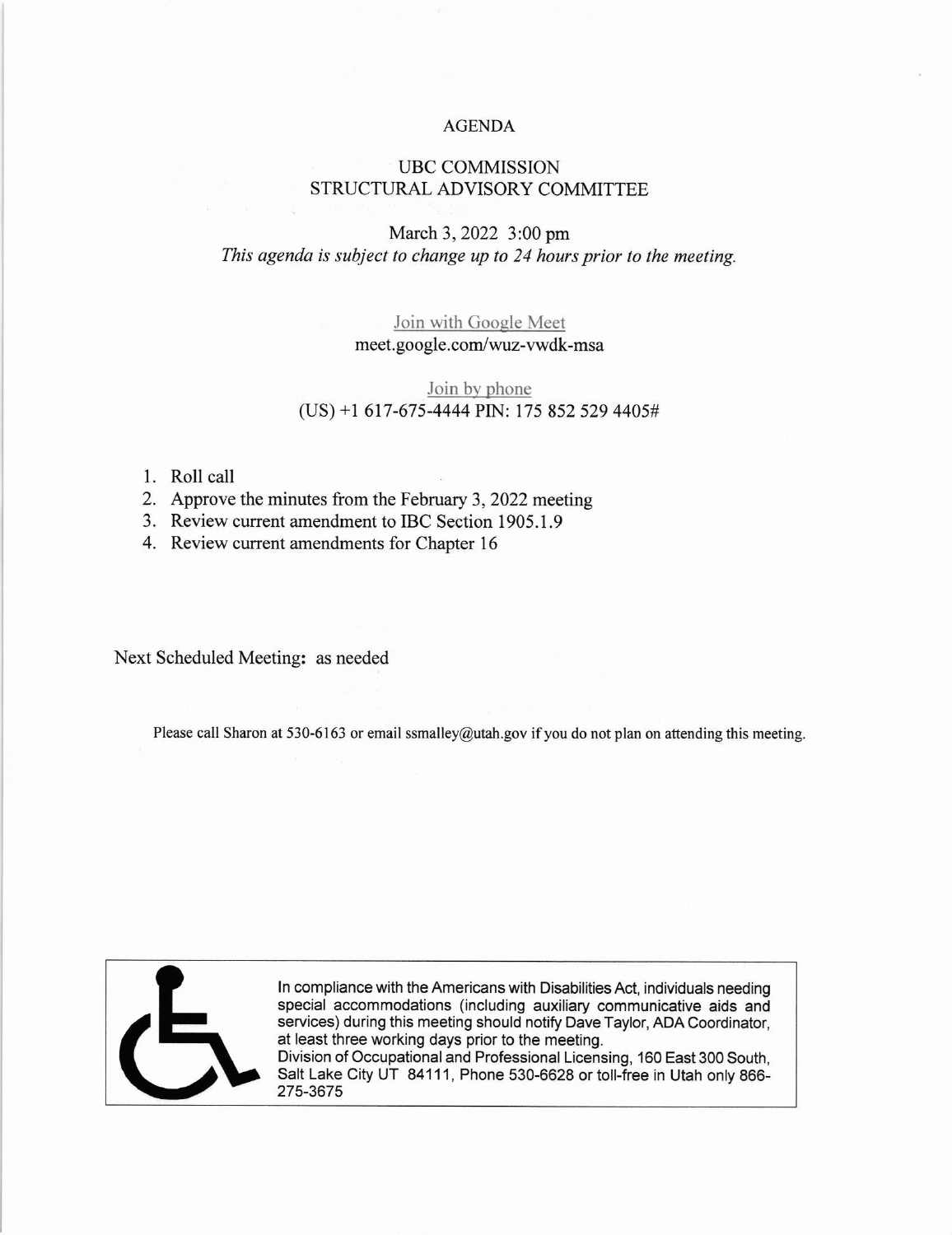#### MINUTES

## UTAH UNIFORM BUILDING CODE COMMISSION STRUCTURAL ADVISORY COMMITTEE MEETING

February 3,2022 3:00

#### CONVENED: 3:21

#### ADJOURNED 4:06

### STAFF:

Steve Duncombe, Bureau Manager Sharon Smalley, Board Secretary

# COMMITTEE MEMBERS: Jeremy Achter

Oliver Burt (absent) John Saunders (absent) Tyler Wright

VISITORS: Robert Moyle

MINUTES

#### REVIEW CURRENT AMENDMENT TO IBC SECTION 1905.I.9

Josh Blazzard, Commission Liaison Patrick Tomasino Brent Maxfield

Following the discussion on the content of meeting minutes, a motion was made by Jeremy Achter to approve the minutes from the December 2,2021 meeting as written. The motion was seconded by Brent Maxfield and passed unanimously.

The committee agreed to postponed the discussion on this item until the March meeting so that Mr. Williams could attend and join the in on the discussion of this current amendment.

The meeting adjoumed at 4:06.

Note: These minutes are not intended to be a verbatim transcript but are intended to record the significant features of the business conducted in this meeting. Discussed items are not necessarily shown in the chronological order they occurred.